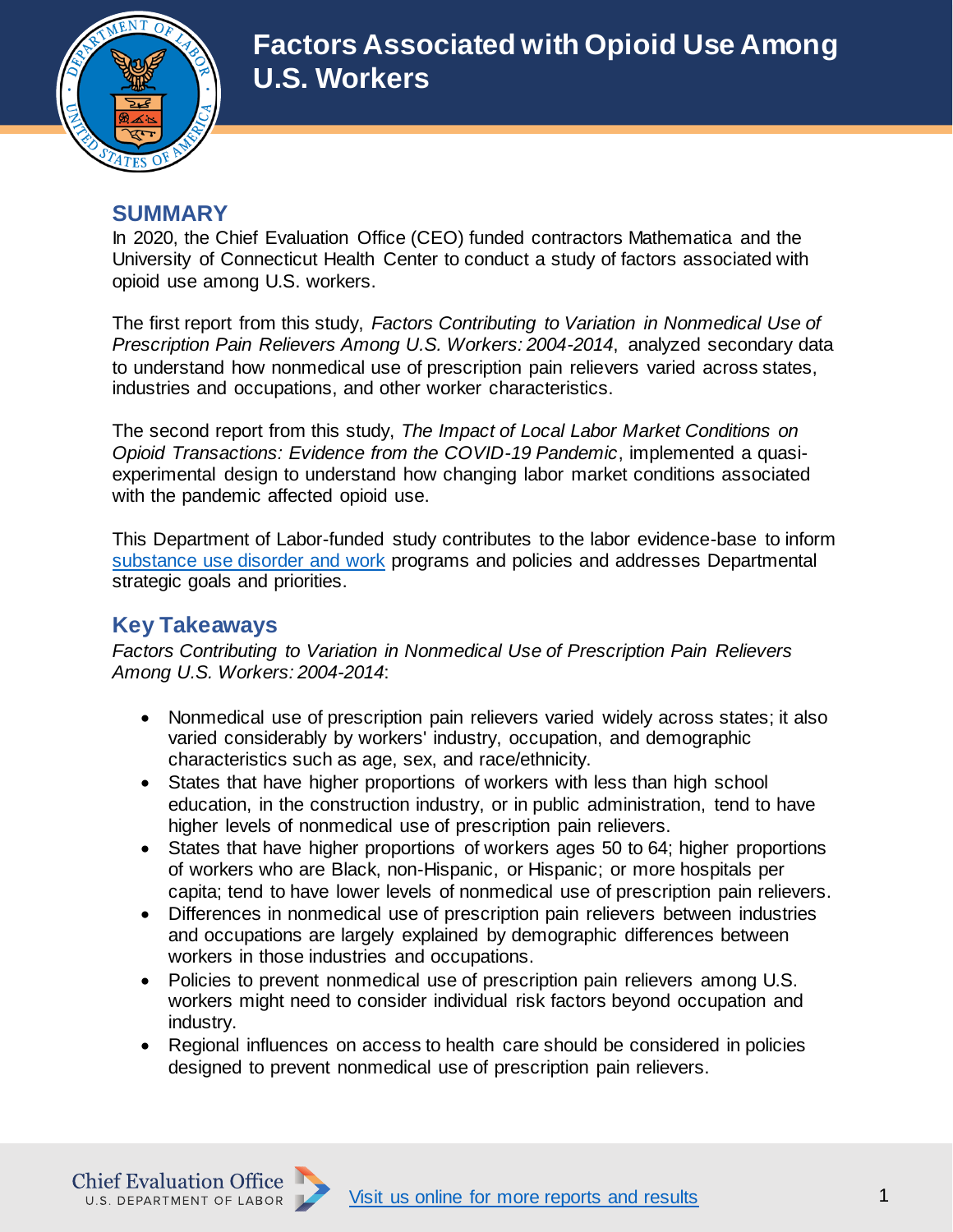

 The report analyses did not include use of heroin or illicitly manufactured synthetic opioids and stopped in 2014, so do not fully capture how the opioid crisis has shifted in the last decade. Future research could examine broader types of opioids, including heroin and fentanyl.

#### *The Impact of Local Labor Market Conditions on Opioid Transactions: Evidence from the COVID-19 Pandemic*:

- The COVID-19 pandemic was a substantial, unexpected shock to employment, but counties varied widely in their vulnerability to job loss due to the pandemic.
- Worsening labor market conditions led to an increase in opioid transactions relative to what they would have been in the absence of this unexpected shock of the pandemic, though the magnitude of this impact varied by geographic region.
- This finding has implications for early stages of future epidemics and pandemics that lead to widespread closures of businesses, schools, and government entities. Locations more affected by a contraction in employment might experience a sharp increase in opioid transactions. The increase in opioid transactions could, in turn, increase health emergencies related to opioid misuse and put stress on emergency medical providers.
- The study measured the employment-related effects of the COVID-19 pandemic on legal opioid transactions, which are likely to be strongly correlated with both medical and nonmedical opioid use as well as overdoses. However, the report findings might be underestimating the effect on overall opioid use including illicit use, which is responsible for a substantial and growing share of opioid deaths in recent years.

#### **[SEE FULL STUDY](/agencies/oasp/evaluation/completed-reports/factors-associated-with-opioid-use-among-U.S.-workers)**

**SUBMITTED BY:** Mathematica **DATE PREPARED:** January 2022

**TIMEFRAME:** 2018-2021 **PARTNER AGENCY:** Office of Workers' Compensation Programs (OWCP) **SPONSOR: Chief Evaluation Office CEO CONTACT:** [ChiefEvaluationOffice@dol.gov](mailto:ChiefEvaluationOffice@dol.gov?subject=FMLA%20Survey)

*CEO sponsors independent evaluations and research conducted by external third-party contractors in accordance with the establishe[d Department of Labor Evaluation Policy](https://www.dol.gov/evidence/Evaluation-Policy). The resulting reports represent findings from the independent research and do not represent DOL positions or policies. Reports are reviewed by academic peers (e.g., Technical Working Groups), relevant DOL agency and program officials, and CEO technical staff. Other outside technical reviews are conducted as needed. Most studies are multi-year and may have multiple reports. All evaluations undergo extensive technical review at the design, data collection and analysis stage, and OMB review and approval of data collection per the Paperwork Reduction Act (PRA). Final reports undergo an additional independent expert technical review. Once all technical and subject matter reviews have been completed and the evaluators have*